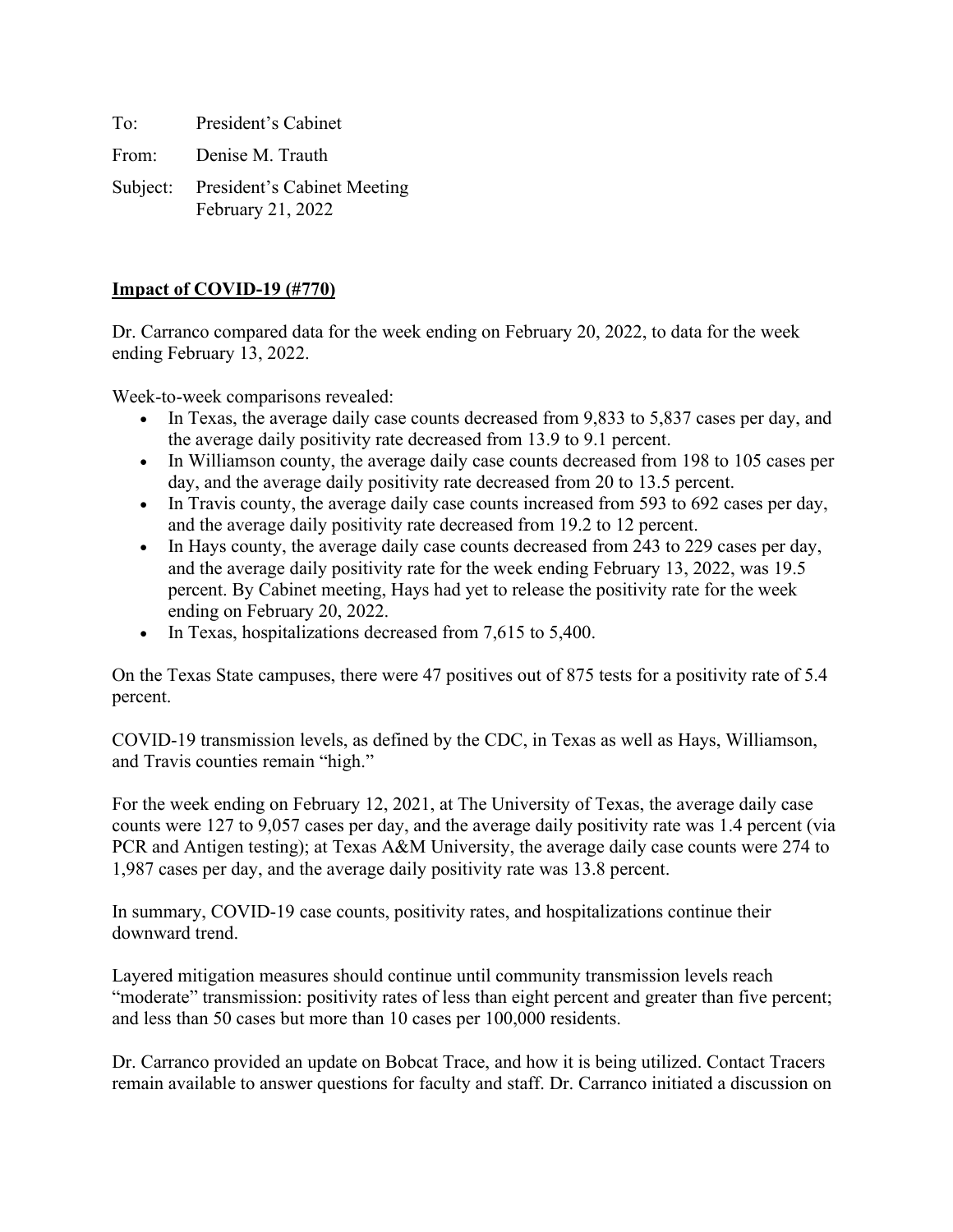the future of Bobcat Trace and how Texas State will remain prepared to ramp up its mitigation strategies if the need arises. Eventually, the Coronavirus will be treated like the flu.

Given the downward trend, the testing strategy after spring break will remain the same, and students living in residence halls will not be required to test. Messaging will stress the importance of testing if symptomatic.

#### **Family Campaign (#696)**

President's Cabinet and guest Dr. Dan Perry, Associate Vice President for University Advancement, discussed the 2022 Family Campaign. Topics covered included plans and messaging, shifting the focus from participation to engagement, the Denise M. Trauth Endowed Scholarship, and the Family Campaign Celebration on April 29, 2022. The Family Campaign Celebration will be held in conjunction with a celebration of President Trauth's tenure at Texas State.

#### **Student Retention Data Analysis**

Dr. Ekin discussed the results of his analysis of student retention data and how the findings will be used to inform retention strategies. Significant predictors of student retention include but are not limited to: academic readiness (e.g., high school graduation percentile rank and GPA); university readiness (e.g., first generation status); financial need (e.g., grants/financial aid and family income); gender and minority status; high school quality and class size; and student engagement (e.g., advising, housing, and PAWs alerts). Data will be used to develop targeted interventions. Cabinet members engaged identifying the most efficient and effective way to collect and analyze data in the future and discussed whether contracting with an external company would be beneficial.

#### **RTA 03/22/2022 Discuss student success efforts and the pros and cons of using internal systems versus external products for entering and analyzing student success data.**

## **Board of Regents (BOR) Rules and Regulations (#12)**

Dr. Lloyd reviewed the proposed changes. Cabinet members approved the proposed changes.

#### **Chancellor's Meeting with the Presidents Update (#623)**

President Trauth reviewed topics discussed during The TSUS Chancellor Brian McCall's meeting with component presidents during the February 2022 Board of Regents meeting including:

- Potential speakers for future commencement ceremonies,
- The timeline for when Texas State can request an increase to tuition and fees,
- 2025 targets for New Key Performance Indicators.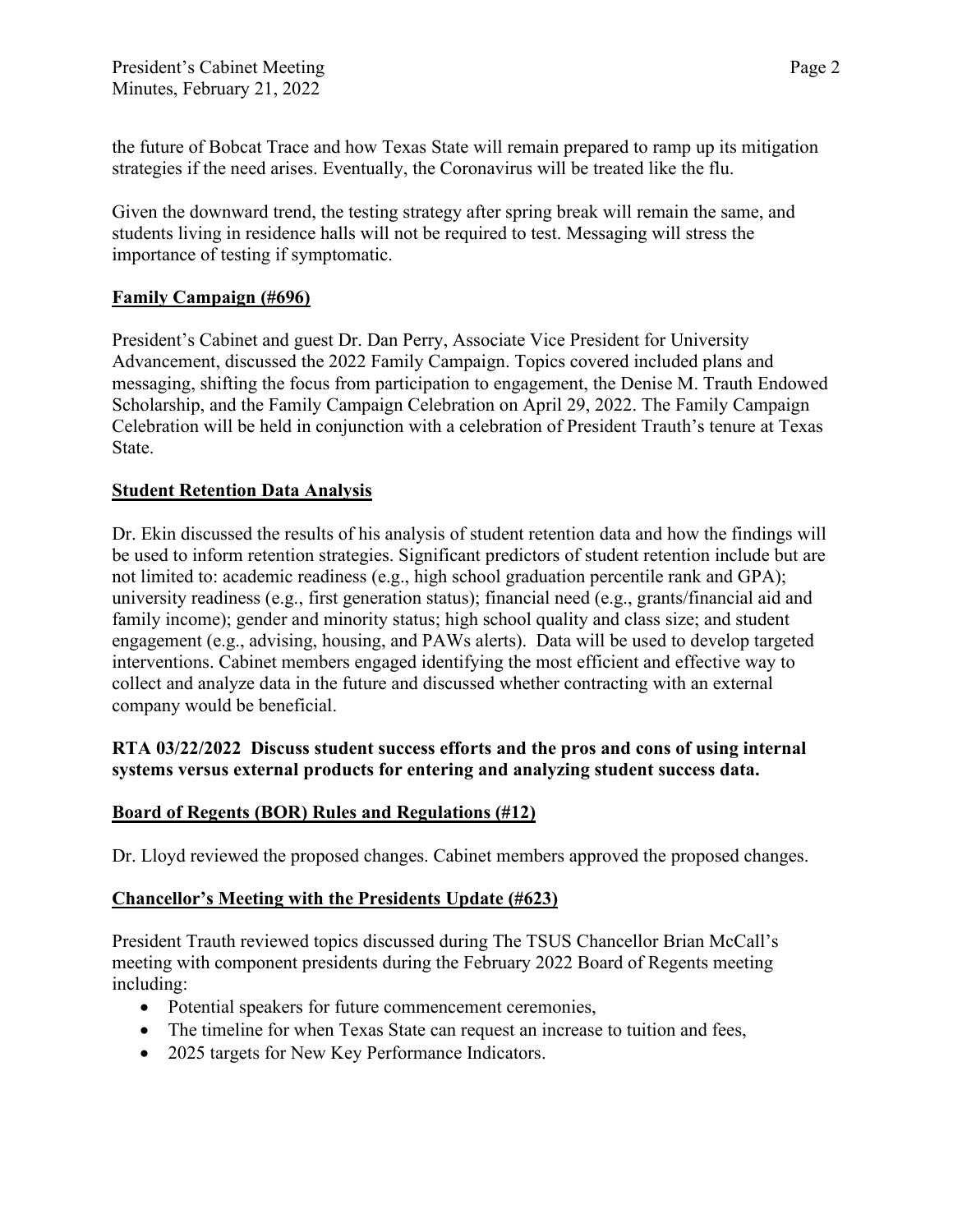President Trauth added that decisions about public art for new buildings will shift from the component institution to The TSUS. UPPS 08.03.04, Public Art and Memorials, will need to be revised accordingly.

President Trauth requested that Cabinet members engage in interviews with candidates being considered for the new Vice President for Institutional Inclusive Excellence position.

# **President's Update (#556)**

No items discussed.

## **Significant Issues (#01)**

Provost Bourgeois discussed the possibility of online course sharing across the systems.

Provost Bourgeois announced that:

- 31 vouchers for Amazon's Career Choice Program have already been received; and
- Seven of the 10 recipients of the Edmund P. Kuempel Scholarship and three of the seven recipients of the Fernando Gomez Scholarship were Texas State students.

*Texas Monthly* received an Anthem Award for "Texas State University: Big Ideas Project," earning gold in the Awareness Category for Partnership or Collaboration in Education, Art, and Culture.

Mr. Algoe discussed:

- The increase in number of student mental health issues that have required the assistance of the University Police Department; and
- A Faculty Senate query about custodial salaries.

Mr. Coryell provided a recap of a successful weekend for Bobcat Athletics and shared that the men's basketball team is in good position to win the Sun Belt Conference regular season championship. Mr. Coryell reviewed the upcoming week's activities for all spring sports.

Dr. Hernandez reported that the Student Advisory Board presented topics to the Board of Regents, including raising the hourly minimum wage for student workers to \$8, enhancing emergency protocols (e.g., holding active shooter drills), and considering the implementation of a student engagement/involvement hour (such as setting aside the noon hour for student meetings). For the latter, Cabinet members suggested that Fridays are a great possibility given that most classes are offered Mondays through Thursdays.

Dr. Silva announced that:

- The rescheduled MLK commemoration program is on February 23, 2022;
- DEIA education courses by EVERFI are live and the university community has access to them; and